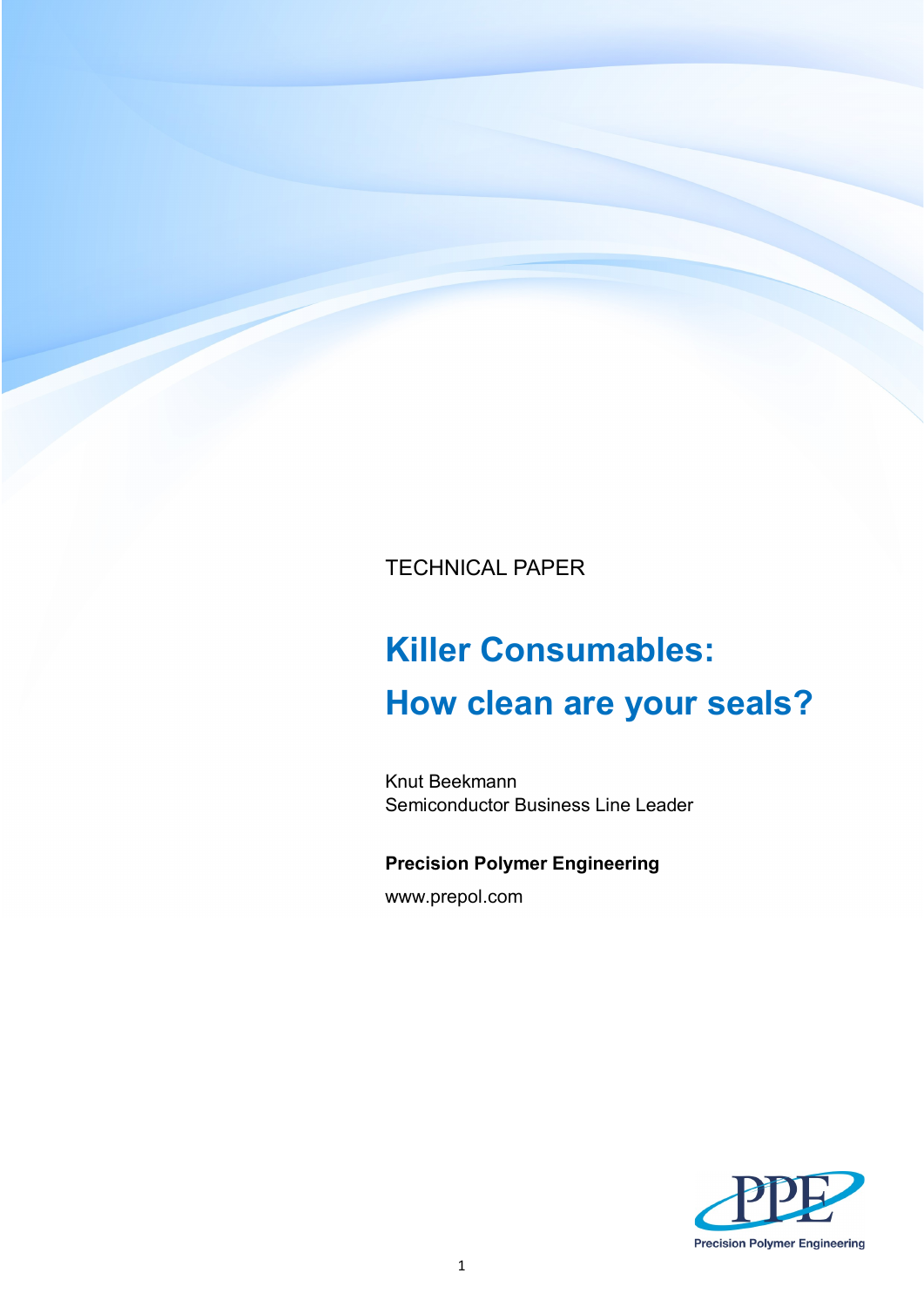When working at the nano-scale of chip production, even the lowest trace metal levels have the capacity to alter the electrical characteristics of the device and/ or affect the reliability of the end product.

## **Background**

During routine operation, many components within the process tools and ancillary equipment will be subject to wear and abrasion, particularly those components within the process module that are directly exposed to harsh physical and chemical environments. The most critical locations are those where components are exposed to such environments and in proximity to the substrate being processed.

An equipment consumable item that can sometimes be overlooked is the elastomer seal or O-ring material. These seals have a certain lifetime proportional to the mechanical and chemical properties of the material and the physical constraints of the groove and location. Whilst an elastomer in a critical location may not actually determine the maintenance cycle of the process tool, byproducts and elastomer constituents will be released into the process environment during active operation. It's therefore clear that whatever is in the elastomer can contaminate the wafer and this applies equally to the trace metal content of the elastomer.

Trace metal contaminants fall broadly into two categories;

- alkali metals which include elements such as sodium (Na), potassium (K) and lithium (Li), and
- heavy metals which include elements such as copper (Cu), iron (Fe), zinc (Zn), titanium (Ti) and chromium (Cr).

The effects on the device of such contaminants vary depending on the type of the element. Sodium for example, can readily lose its outer electron to form an ion with charge +1. It can then readily diffuse through the oxide under the influence of an electric field even at room temperature, however; it cannot penetrate the silicon lattice which means that a charge can accumulate at the silicon/silicon dioxide interface. This in turn leads to unpredictable voltage threshold shifts and correspondingly random digital outputs from logic circuits.

Additional failure mechanisms include current leakage through the dielectric and reduced dielectric breakdown voltage, degradation of time dependent dielectric breakdown (TDDB), or complete breakdown of the gate<sup>1</sup>.

Gettering layers are also no guarantee of eliminating the issue. PSG and BPSG layers are often used to

getter sodium ions however; the presence of moisture either through integral process steps or atmospheric absorption can facilitate the release of trapped mobile ions in the getter $2$ . Rather than accumulate at the semiconductor interface, heavy metals tend to diffuse through the semiconductor, where they effectively create energy states in the bandgap of the semiconductor causing changes in carrier lifetime or the diffusion length $3$ .



*Perlast® G67P high purity O-rings and sealing components*

Consumer demands for faster, more powerful and portable technology with greater functionality is a key factor in driving the semiconductor manufacturing industry. Although the part of Moore's law that refers to shrinking technology remains largely intact, the pressure on cost reduction is rising throughout the whole value chain<sup>4</sup>. Reduced device dimensions and gate thickness leads to devices that become more sensitive to a number of factors including trace metal contamination.

It's clear that such contamination leads to unstable device performance, yield loss, device degradation with increased risk of reliability failures, potentially costing the fab in lost time, loss of revenue and wafer production capacity.

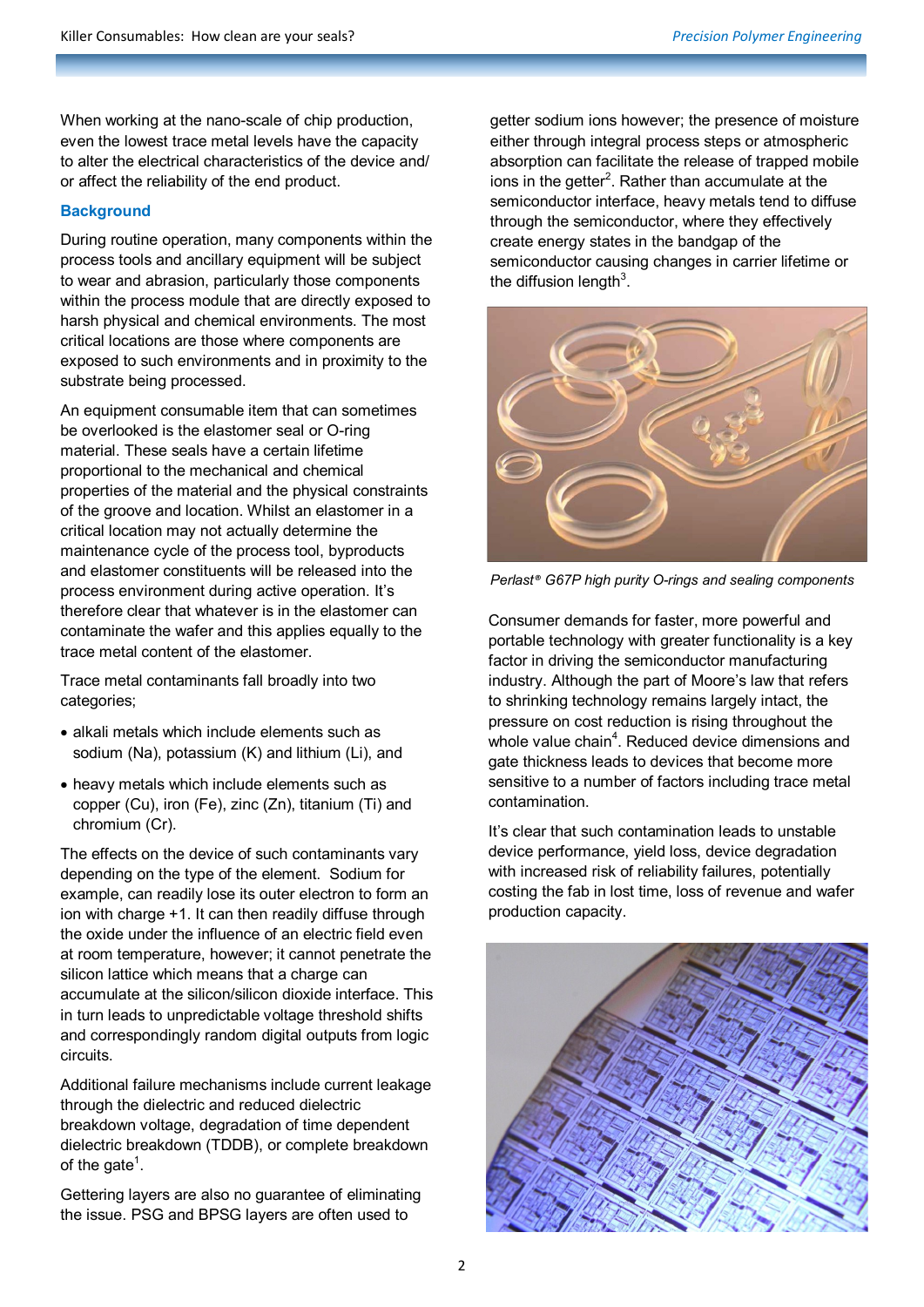## **Purity in elastomers**

When choosing elastomer materials for seals in process tools, manufacturers must decide on the appropriate material in accordance with the location in the tool and the chemistry involved. Critical locations where the elastomer is in contact with the chemistry or process media, where degradation takes place, and where the byproducts of this degradation can be transported to the wafer, require the highest quality seal material in order to avoid contaminating the device. The sealing product must precisely fit the characteristics of the operating equipment.

Specialist sealing companies have significant experience and expertise in developing and customising elastomer seals and O-rings for use in semiconductor applications. There is often a large choice of products for any one particular application and "semiconductor compatibility" is often taken for granted especially in critical applications however; not all elastomer materials are equal when it comes to the level of undesirable contaminants.

For many device applications, it is no longer adequate to measure contamination at the parts per million level. When analysing trace metal levels in elastomer materials, vapor phase decomposition (VPD) combined with inductively coupled plasma mass spectrometry (ICPMS) yields data down to parts per billion<sup>5</sup>. A number of different elastomer materials have been analysed by an independent test laboratory in order to quantitatively determine the amount of trace metal within each sample.



*Figure 1. Comparative VPD ICPMS testing of elastomer materials* 



*Figure 2. G67P trace metal content*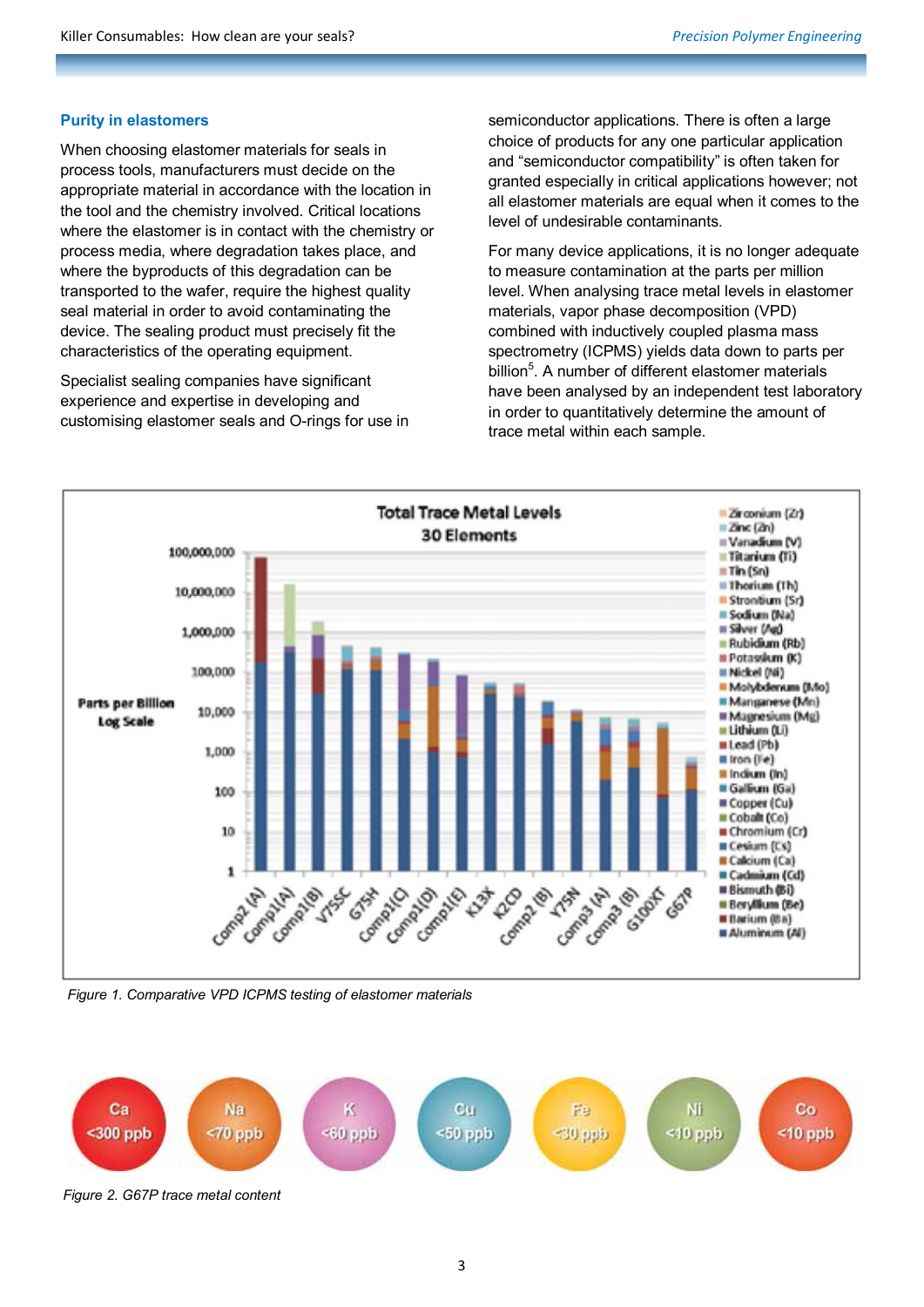

*Figure 3. G100XT trace metal content* 

The materials analysed include the leading elastomer brands and the results are graphically represented in Figure 1. It should be particularly noted that in order to accommodate all the samples tested, a log scale was used. The results show that the elastomers that achieved the lowest trace metal content of all materials tested were entirely organic perfluoroelastomers or FFKMs with two Perlast® grades having the lowest levels and G67P in particular showing a factor 7 improvement over the next best grade. The cleanest fluoroelastomer or FKM material was found to be Nanofluor Y75N, again a fully organic highly fluorinated elastomer. Figures 2. and 3. below illustrate the individual levels for several of the key contaminants that should be avoided for two of the cleanest materials tested.

## **Conclusion**

During wafer processing, the inevitability of elastomer or seal wear in key tool locations during normal operation will expose the wafer to the degradation byproducts of the elastomer material, and therefore also the impurities contained within the elastomer. It becomes clear therefore, that the lifetime is not the only factor that should be considered when making elastomer choices for specific applications. FFKM elastomers are particularly suited to the most critical applications, and the harsh environments presented by higher temperatures, aggressive wet chemical and plasma processes. The more aggressive the environment and the more sensitive the device, the greater is the need to consider the degradation byproducts of the system components.

Use of high purity components becomes a preventative measure, guarding against costly transistor damage or increased risk of poor reliability. Contamination ultimately results in loss of yield, increased cost, or loss of reputation. Elastomer materials that contain only ultra-low levels of metallic contaminants are ideal for manufacturers of devices at advanced technology nodes and include all fabs wishing to minimise the risk of random changes to electrical characteristics and reliability failures.

#### *References*

*1. "Semiconductor Device Reliability Failure Modes" Richard Blish, Noel Durrant May 2000*

*2. "Gettering and Transport of Mobile Ion Contamination" Daniel M. Dobkin, http://www.enigmatic-consulting.com/ semiconductor\_processing/selected\_shorts/Gettering.html*

*3. "Contamination Monitoring" Semilab https://www.semilab.hu/ applications/si/contamination-monitoring*

*4. "The Future of Moore's Law" Ed Sperling Semiconductor Engineering June 2015 http://semiengineering.com/the-futureofmoores-law/*

*5. "New Contamination Monitoring Applications Available with Automated VPD ICPMS" Balazs nanoanalysis Analytical Insight, Summer 2009*